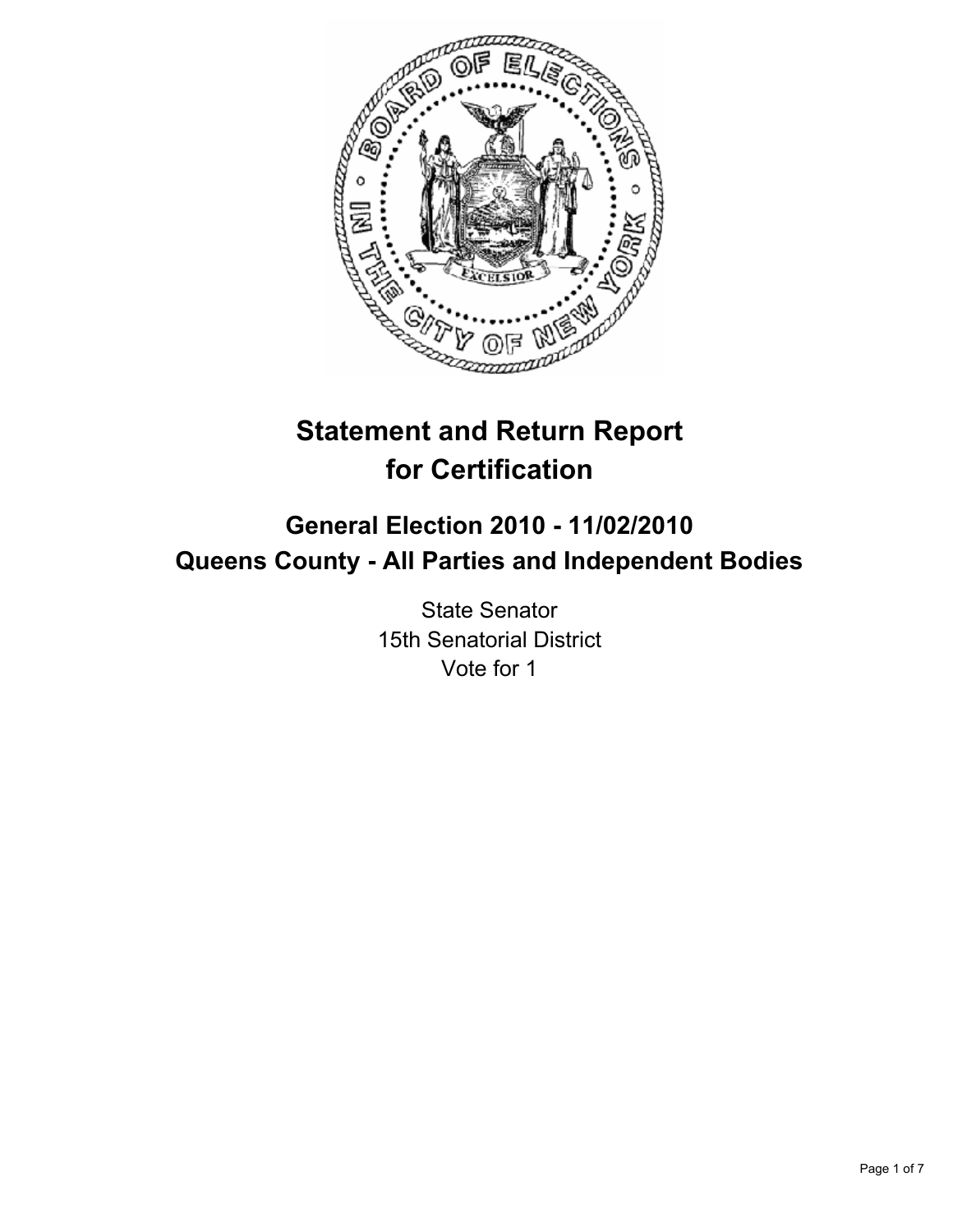

| <b>PUBLIC COUNTER</b>               | 7,923 |
|-------------------------------------|-------|
| <b>EMERGENCY</b>                    | 0     |
| ABSENTEE/MILITARY                   | 159   |
| <b>AFFIDAVIT</b>                    | 81    |
| <b>Total Ballots</b>                | 8,174 |
| JOSEPH P ADDABBO JR. (DEMOCRATIC)   | 4,651 |
| ANTHONY COMO (REPUBLICAN)           | 2,503 |
| JOSEPH P ADDABBO JR. (INDEPENDENCE) | 260   |
| ANTHONY COMO (CONSERVATIVE)         | 390   |
| CARL P. PALADINO (WRITE-IN)         | 1     |
| NO NAME (WRITE-IN)                  | 3     |
| <b>Total Votes</b>                  | 7,808 |
| Unrecorded                          | 366   |

#### **Assembly District 25**

| <b>PUBLIC COUNTER</b>               | 6 |
|-------------------------------------|---|
| <b>EMERGENCY</b>                    | 0 |
| ABSENTEE/MILITARY                   | 0 |
| <b>AFFIDAVIT</b>                    | 0 |
| <b>Total Ballots</b>                | 6 |
| JOSEPH P ADDABBO JR. (DEMOCRATIC)   | 5 |
| ANTHONY COMO (REPUBLICAN)           | 0 |
| JOSEPH P ADDABBO JR. (INDEPENDENCE) | 0 |
| ANTHONY COMO (CONSERVATIVE)         | 0 |
| <b>Total Votes</b>                  | 5 |
| Unrecorded                          |   |
|                                     |   |

| <b>PUBLIC COUNTER</b>               | 2.241 |
|-------------------------------------|-------|
| <b>EMERGENCY</b>                    | 0     |
| ABSENTEE/MILITARY                   | 44    |
| <b>AFFIDAVIT</b>                    | 31    |
| <b>Total Ballots</b>                | 2,332 |
| JOSEPH P ADDABBO JR. (DEMOCRATIC)   | 1,243 |
| ANTHONY COMO (REPUBLICAN)           | 687   |
| JOSEPH P ADDABBO JR. (INDEPENDENCE) | 68    |
| ANTHONY COMO (CONSERVATIVE)         | 121   |
| ERIC FAUBIEN (WRITE-IN)             |       |
| JOHN RILEY (WRITE-IN)               | 1     |
| KENNETH HARVEY (WRITE-IN)           |       |
| NO NAME (WRITE-IN)                  |       |
| <b>Total Votes</b>                  | 2,123 |
| Unrecorded                          | 209   |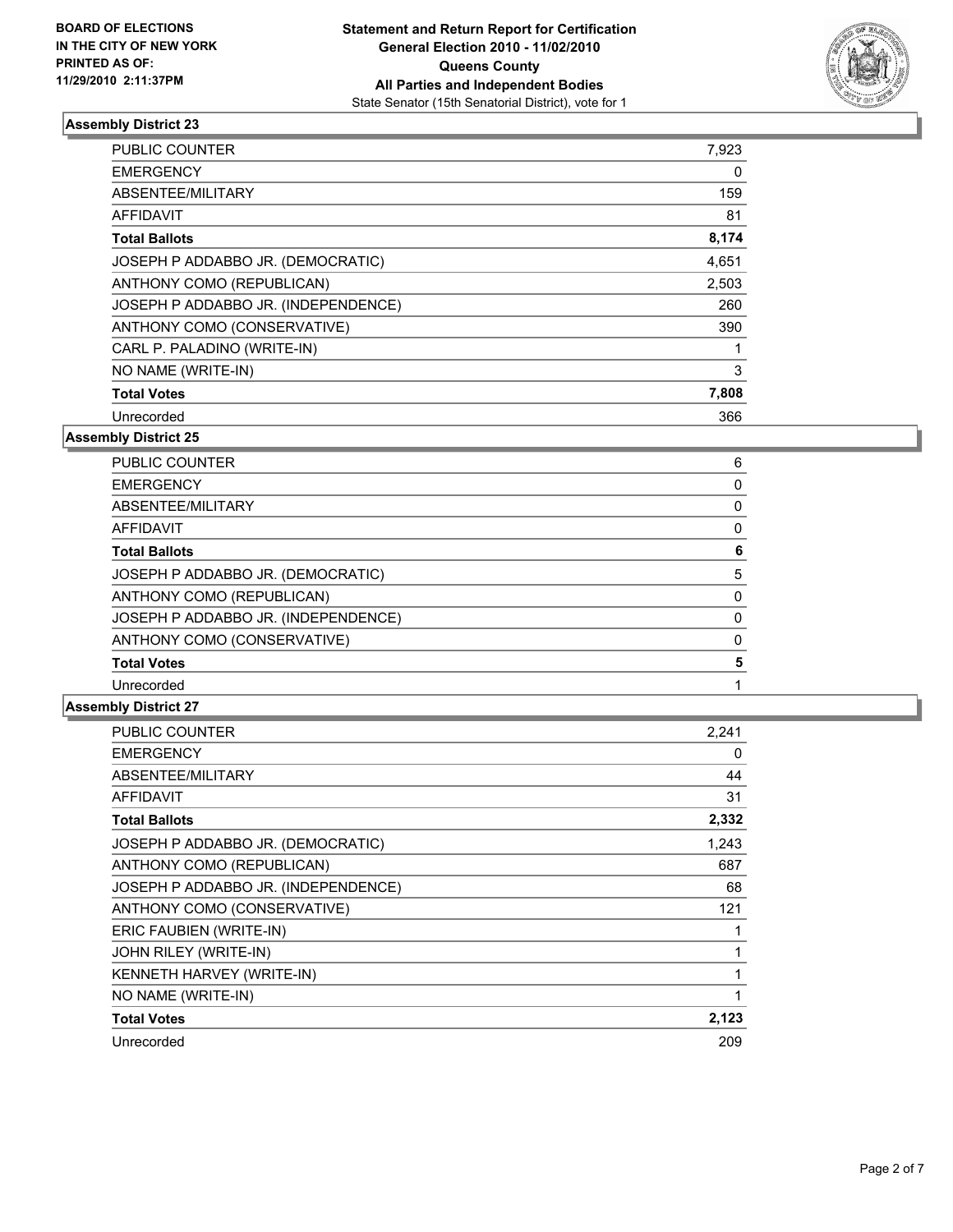

| <b>PUBLIC COUNTER</b>               | 8,867 |
|-------------------------------------|-------|
| <b>EMERGENCY</b>                    | 0     |
| ABSENTEE/MILITARY                   | 299   |
| <b>AFFIDAVIT</b>                    | 80    |
| <b>Total Ballots</b>                | 9,287 |
| JOSEPH P ADDABBO JR. (DEMOCRATIC)   | 3,605 |
| ANTHONY COMO (REPUBLICAN)           | 4,106 |
| JOSEPH P ADDABBO JR. (INDEPENDENCE) | 271   |
| ANTHONY COMO (CONSERVATIVE)         | 558   |
| ADAM'S BREAUX (WRITE-IN)            | 1     |
| AU SAAB (WRITE-IN)                  | 1     |
| ELIZABETH GEROTS (WRITE-IN)         | 1     |
| <b>GARY GIOVRONETTI (WRITE-IN)</b>  | 1     |
| <b>GAY MARRIAGE (WRITE-IN)</b>      | 1     |
| JIMMY MCMILLAN (WRITE-IN)           | 1     |
| JOHN CLIFTON (WRITE-IN)             | 1     |
| JOHN DERR (WRITE-IN)                | 1     |
| JOHN STEWART (WRITE-IN)             | 1     |
| JOSE PERALTA (WRITE-IN)             | 1     |
| MARIO CUOMO (WRITE-IN)              | 1     |
| NO NAME (WRITE-IN)                  | 2     |
| PEARL BRADY (WRITE-IN)              | 1     |
| TOM FLEMING (WRITE-IN)              | 1     |
| WILLIAM RADSKE (WRITE-IN)           | 1     |
| <b>Total Votes</b>                  | 8,556 |
| Unrecorded                          | 731   |
| いんしょ へいへんぶんそ クハ                     |       |

| <b>PUBLIC COUNTER</b>               | 7,304 |
|-------------------------------------|-------|
| <b>EMERGENCY</b>                    | 0     |
| ABSENTEE/MILITARY                   | 225   |
| <b>AFFIDAVIT</b>                    | 71    |
| <b>Total Ballots</b>                | 7,620 |
| JOSEPH P ADDABBO JR. (DEMOCRATIC)   | 3,034 |
| ANTHONY COMO (REPUBLICAN)           | 3,253 |
| JOSEPH P ADDABBO JR. (INDEPENDENCE) | 206   |
| ANTHONY COMO (CONSERVATIVE)         | 533   |
| G. COTHER (WRITE-IN)                |       |
| HOWIE HAWKINS (WRITE-IN)            | 1     |
| JOHN LEHECKA (WRITE-IN)             | 1     |
| NO NAME (WRITE-IN)                  | 4     |
| PALADINO (WRITE-IN)                 |       |
| VOGEL W. (WRITE-IN)                 |       |
| <b>Total Votes</b>                  | 7,035 |
| Unrecorded                          | 585   |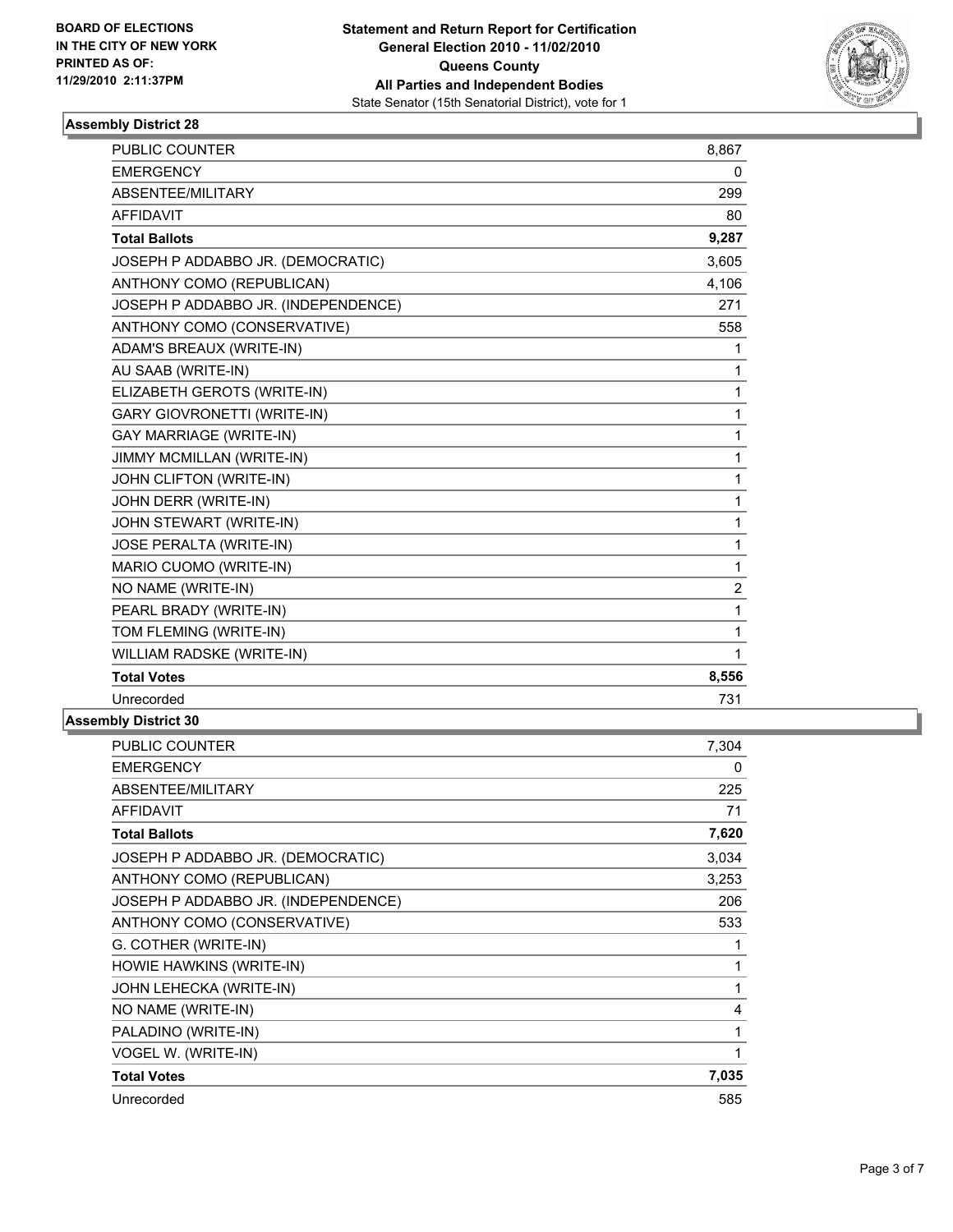

| <b>PUBLIC COUNTER</b>               | 1,012 |
|-------------------------------------|-------|
| <b>EMERGENCY</b>                    | 0     |
| ABSENTEE/MILITARY                   | 25    |
| <b>AFFIDAVIT</b>                    | 9     |
| <b>Total Ballots</b>                | 1,048 |
| JOSEPH P ADDABBO JR. (DEMOCRATIC)   | 650   |
| ANTHONY COMO (REPUBLICAN)           | 257   |
| JOSEPH P ADDABBO JR. (INDEPENDENCE) | 24    |
| ANTHONY COMO (CONSERVATIVE)         | 42    |
| <b>Total Votes</b>                  | 973   |
| Unrecorded                          | 75    |

#### **Assembly District 34**

| <b>PUBLIC COUNTER</b>               | 42 |
|-------------------------------------|----|
| <b>EMERGENCY</b>                    | 0  |
| ABSENTEE/MILITARY                   | 2  |
| <b>AFFIDAVIT</b>                    | 2  |
| <b>Total Ballots</b>                | 46 |
| JOSEPH P ADDABBO JR. (DEMOCRATIC)   | 24 |
| ANTHONY COMO (REPUBLICAN)           | 16 |
| JOSEPH P ADDABBO JR. (INDEPENDENCE) | 0  |
| ANTHONY COMO (CONSERVATIVE)         | 0  |
| <b>Total Votes</b>                  | 40 |
| Unrecorded                          | 6  |

| <b>PUBLIC COUNTER</b>               | 451 |
|-------------------------------------|-----|
| <b>EMERGENCY</b>                    | 0   |
| ABSENTEE/MILITARY                   | 12  |
| AFFIDAVIT                           |     |
| <b>Total Ballots</b>                | 470 |
| JOSEPH P ADDABBO JR. (DEMOCRATIC)   | 232 |
| ANTHONY COMO (REPUBLICAN)           | 157 |
| JOSEPH P ADDABBO JR. (INDEPENDENCE) |     |
| ANTHONY COMO (CONSERVATIVE)         | 17  |
| <b>Total Votes</b>                  | 413 |
| Unrecorded                          | 57  |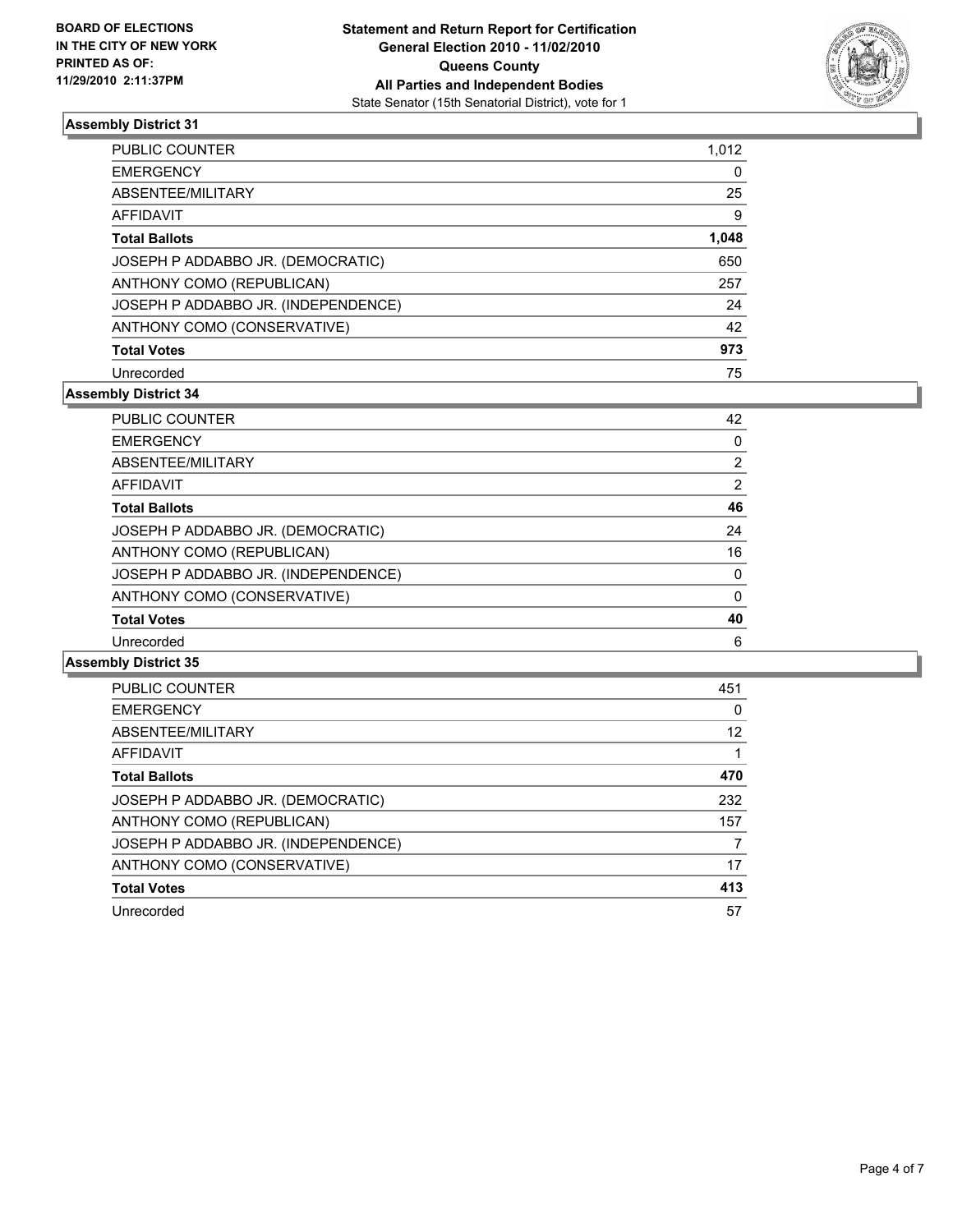

| PUBLIC COUNTER                      | 2,110 |
|-------------------------------------|-------|
| <b>EMERGENCY</b>                    | 0     |
| ABSENTEE/MILITARY                   | 59    |
| <b>AFFIDAVIT</b>                    | 34    |
| <b>Total Ballots</b>                | 2,216 |
| JOSEPH P ADDABBO JR. (DEMOCRATIC)   | 1,146 |
| ANTHONY COMO (REPUBLICAN)           | 695   |
| JOSEPH P ADDABBO JR. (INDEPENDENCE) | 53    |
| ANTHONY COMO (CONSERVATIVE)         | 120   |
| CHRISTY WEBSTER (WRITE-IN)          | 1     |
| LISA MURKAWSKI (WRITE-IN)           | 1     |
| NO NAME (WRITE-IN)                  | 4     |
| <b>Total Votes</b>                  | 2,020 |
| Unrecorded                          | 196   |

| <b>PUBLIC COUNTER</b>               | 12,650         |
|-------------------------------------|----------------|
| <b>EMERGENCY</b>                    | 17             |
| ABSENTEE/MILITARY                   | 256            |
| <b>AFFIDAVIT</b>                    | 194            |
| <b>Total Ballots</b>                | 13,148         |
| JOSEPH P ADDABBO JR. (DEMOCRATIC)   | 7,494          |
| ANTHONY COMO (REPUBLICAN)           | 3,507          |
| JOSEPH P ADDABBO JR. (INDEPENDENCE) | 299            |
| ANTHONY COMO (CONSERVATIVE)         | 632            |
| ALBERT BALDEO (WRITE-IN)            | $\overline{2}$ |
| BILL DOBRANSKY (WRITE-IN)           | 1              |
| <b>BONNIE HARPER (WRITE-IN)</b>     | 1              |
| ERNEST HEMINGWAY (WRITE-IN)         | 1              |
| JANET GRETSKY (WRITE-IN)            | 1              |
| JOE SMITH (WRITE-IN)                | 1              |
| JON STEWART (WRITE-IN)              | 1              |
| <b>JOSEPH MARTHONE (WRITE-IN)</b>   | $\overline{2}$ |
| MARK A QUINONES (WRITE-IN)          | 1              |
| MATTHEW HALLEX (WRITE-IN)           | 1              |
| MATTHEW ZINSER SR. (WRITE-IN)       | 1              |
| MCMAHON (WRITE-IN)                  | 1              |
| MICKEY MOUSE (WRITE-IN)             | 1              |
| NO NAME (WRITE-IN)                  | 4              |
| PATRICK WOODS (WRITE-IN)            | 1              |
| PETER C LAMTEVAS ESQ (WRITE-IN)     | 1              |
| RANDI O'DONNELL (WRITE-IN)          | 1              |
| RICK LAZIO (WRITE-IN)               | 1              |
| TONY ROMO (WRITE-IN)                | 1              |
| <b>Total Votes</b>                  | 11,956         |
| Unrecorded                          | 1,192          |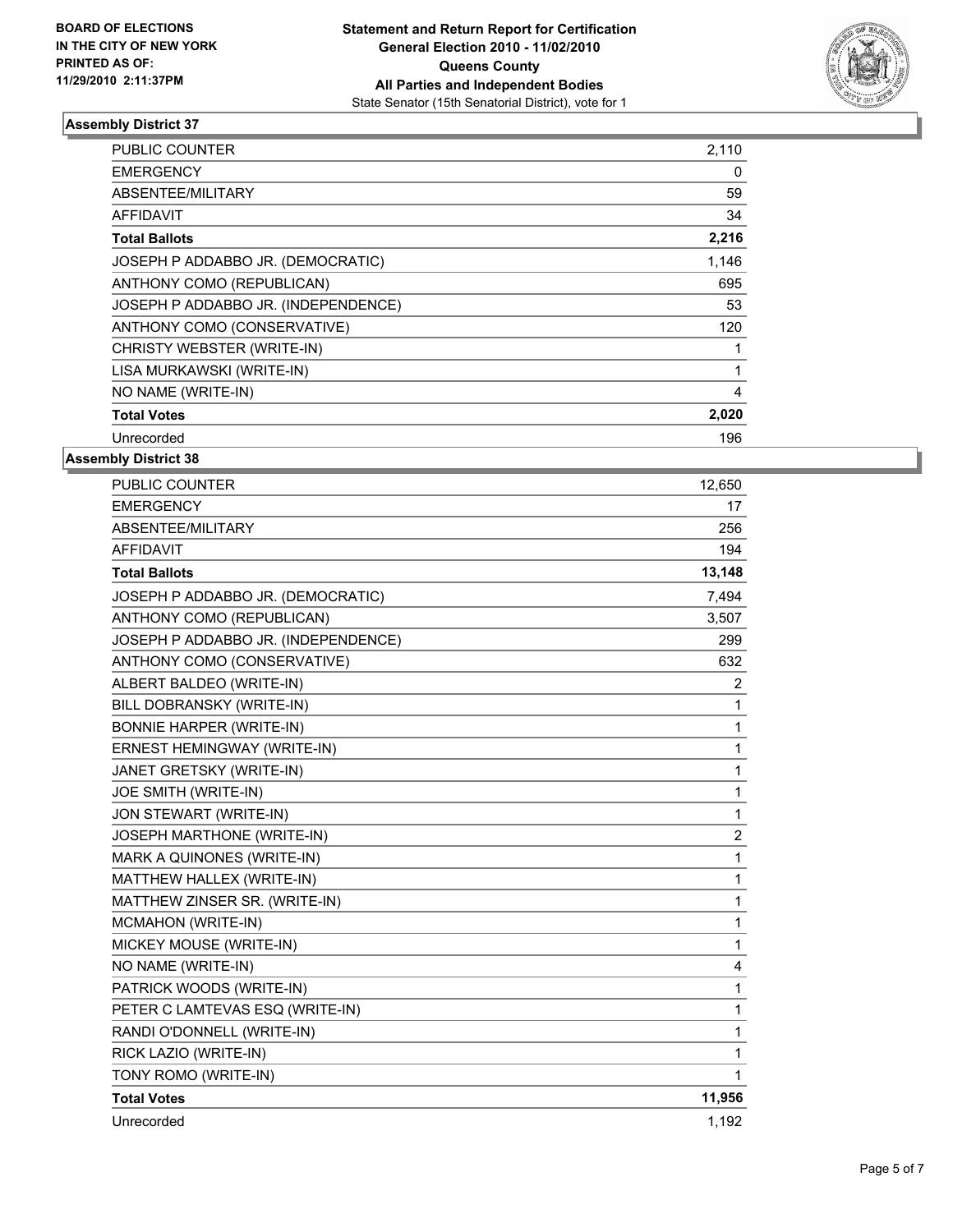

#### **Total for State Senator (15th Senatorial District) - Queens County**

| PUBLIC COUNTER                      | 42,606       |
|-------------------------------------|--------------|
| <b>EMERGENCY</b>                    | 17           |
| ABSENTEE/MILITARY                   | 1,081        |
| AFFIDAVIT                           | 503          |
| <b>Total Ballots</b>                | 44,347       |
| JOSEPH P ADDABBO JR. (DEMOCRATIC)   | 22,084       |
| ANTHONY COMO (REPUBLICAN)           | 15,181       |
| JOSEPH P ADDABBO JR. (INDEPENDENCE) | 1,188        |
| ANTHONY COMO (CONSERVATIVE)         | 2,413        |
| ADAM'S BREAUX (WRITE-IN)            | 1            |
| ALBERT BALDEO (WRITE-IN)            | 2            |
| AU SAAB (WRITE-IN)                  | 1            |
| BILL DOBRANSKY (WRITE-IN)           | 1            |
| <b>BONNIE HARPER (WRITE-IN)</b>     | 1            |
| CARL P. PALADINO (WRITE-IN)         | 1            |
| CHRISTY WEBSTER (WRITE-IN)          | 1            |
| ELIZABETH GEROTS (WRITE-IN)         | 1            |
| ERIC FAUBIEN (WRITE-IN)             | 1            |
| ERNEST HEMINGWAY (WRITE-IN)         | 1            |
| G. COTHER (WRITE-IN)                | 1            |
| GARY GIOVRONETTI (WRITE-IN)         | 1            |
| <b>GAY MARRIAGE (WRITE-IN)</b>      | 1            |
| HOWIE HAWKINS (WRITE-IN)            | 1            |
| JANET GRETSKY (WRITE-IN)            | 1            |
| JIMMY MCMILLAN (WRITE-IN)           | 1            |
| JOE SMITH (WRITE-IN)                | 1            |
| JOHN CLIFTON (WRITE-IN)             | 1            |
| JOHN DERR (WRITE-IN)                | 1            |
| JOHN LEHECKA (WRITE-IN)             | 1            |
| JOHN RILEY (WRITE-IN)               | 1            |
| JOHN STEWART (WRITE-IN)             | 1            |
| JON STEWART (WRITE-IN)              | $\mathbf{1}$ |
| JOSE PERALTA (WRITE-IN)             | 1            |
| JOSEPH MARTHONE (WRITE-IN)          | 2            |
| KENNETH HARVEY (WRITE-IN)           | 1            |
| LISA MURKAWSKI (WRITE-IN)           | 1            |
| MARIO CUOMO (WRITE-IN)              | 1            |
| MARK A QUINONES (WRITE-IN)          | 1            |
| MATTHEW HALLEX (WRITE-IN)           | 1            |
| MATTHEW ZINSER SR. (WRITE-IN)       | 1            |
| MCMAHON (WRITE-IN)                  | 1            |
| MICKEY MOUSE (WRITE-IN)             | 1            |
| NO NAME (WRITE-IN)                  | 18           |
| PALADINO (WRITE-IN)                 | 1            |
| PATRICK WOODS (WRITE-IN)            | 1            |
| PEARL BRADY (WRITE-IN)              | 1            |